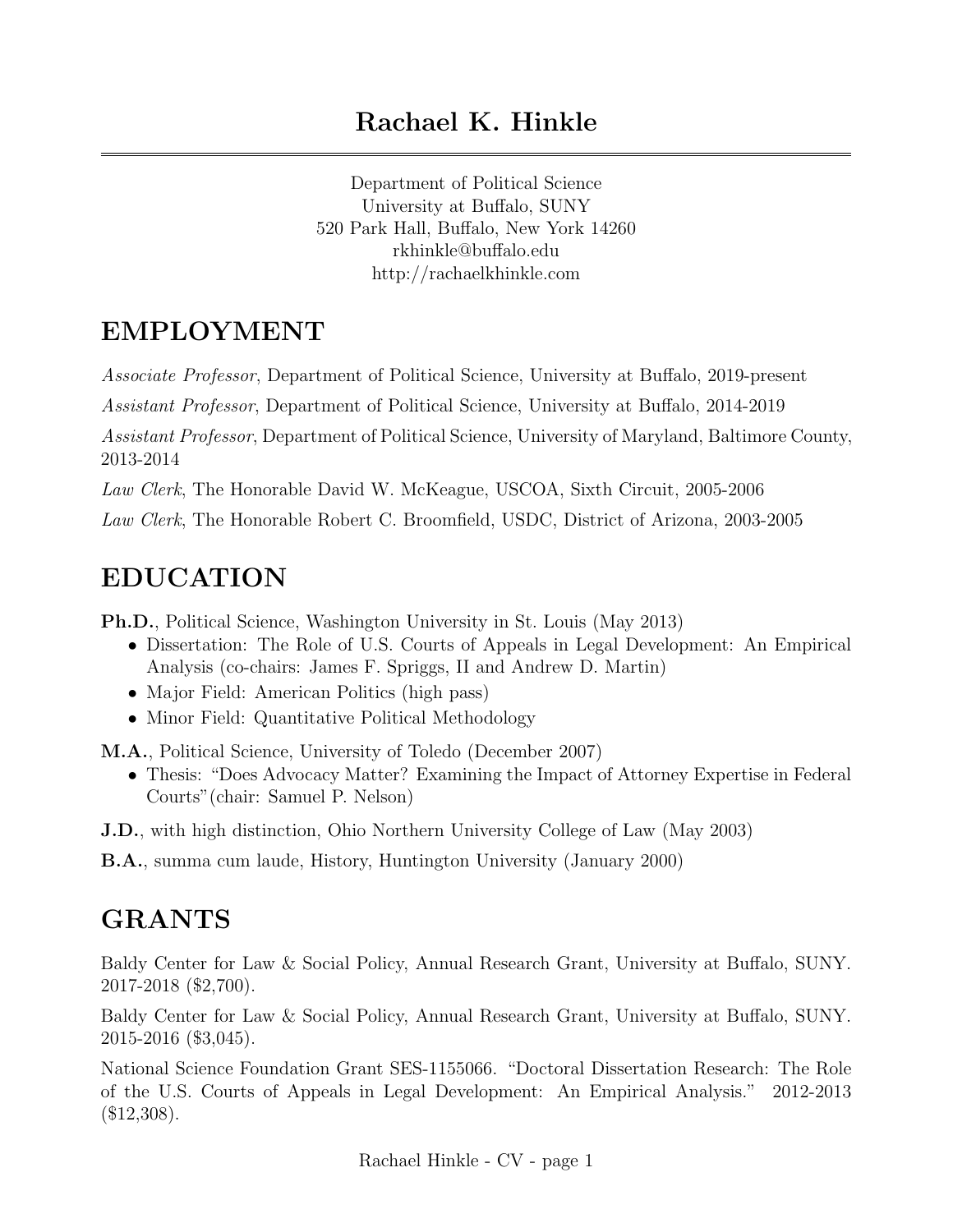## PUBLICATIONS

#### Peer Reviewed Journals

Hinkle, Rachael K. Morgan L. W. Hazelton, and Michael J. Nelson 2019 "Deferring, Deliberating, or Dodging Review: Explaining the Determinants of Counterjudge Success in the US Courts of Appeals." Journal of Law and Courts, forthcoming.

Hinkle, Rachael K., Morgan L. W. Hazelton, and James F. Spriggs II. 2019 "The Influence of Unique Information in Briefs on Supreme Court Decisionmaking." 40(2) Justice System Journal 126-157.

Hinkle, Rachael K. and Michael J. Nelson 2018. "The Intergroup Foundations of Policy Influence." 71(4) Political Research Quarterly 729-742.

Hinkle, Rachael K. and Michael J. Nelson 2018. "How to Lose Cases and Influence People." 8 Statistics, Politics, and Policy 195-221.

- Profiled on [SCOTUSBlog.](https://bit.ly/2jwTWiE)
- Profiled on [Quartz.](https://qz.com/1289603/a-new-study-makes-the-case-for-being-a-sore-loser/)

Hinkle, Rachael K. and Elizabeth A. Tillman. 2018. "Of Whites and Men: How Gender and Race Impact Authorship of Published and Unpublished Opinions in the U.S. Courts of Appeals." 5 Research and Politics 1-7.

Hinkle, Rachael K. and Michael J. Nelson. 2018. "Crafting the Law: How Opinion Content Influences Legal Development." 39 Justice System Journal 97-122.

Hinkle, Rachael K. 2017. "Panel Effects and Opinion Crafting in the U.S. Courts of Appeals." 5 Journal of Law and Courts 313-336.

Hinkle, Rachael K. 2016 "Strategic Anticipation of En Banc Review in the U.S. Courts of Appeals." 50 Law & Society Review 383-414.

Hinkle, Rachael K., Morgan L. W. Hazelton, and Jee Seon Jeon. 2016. "Sound the Alarm? Judicial Decisions Regarding Publication and Dissent." 44 American Politics Research 649-681.

Hinkle, Rachael K. and Michael J. Nelson. 2016. "The Transmission of Legal Precedent Among State Supreme Courts in the 21st Century." 16(4) State Politics & Policy Quarterly 391-410.

Hinkle, Rachael K. 2015. "Into the Words: Using Statutory Text to Explore the Impact of Federal Courts on State Policy Diffusion." 59 American Journal of Political Science 1002-1021.

Hinkle, Rachael K. 2015. "Legal Constraint in the U.S. Courts of Appeals." 77 Journal of Politics 721-735. (Best Journal Article Award, APSA Law and Courts Section, 2016)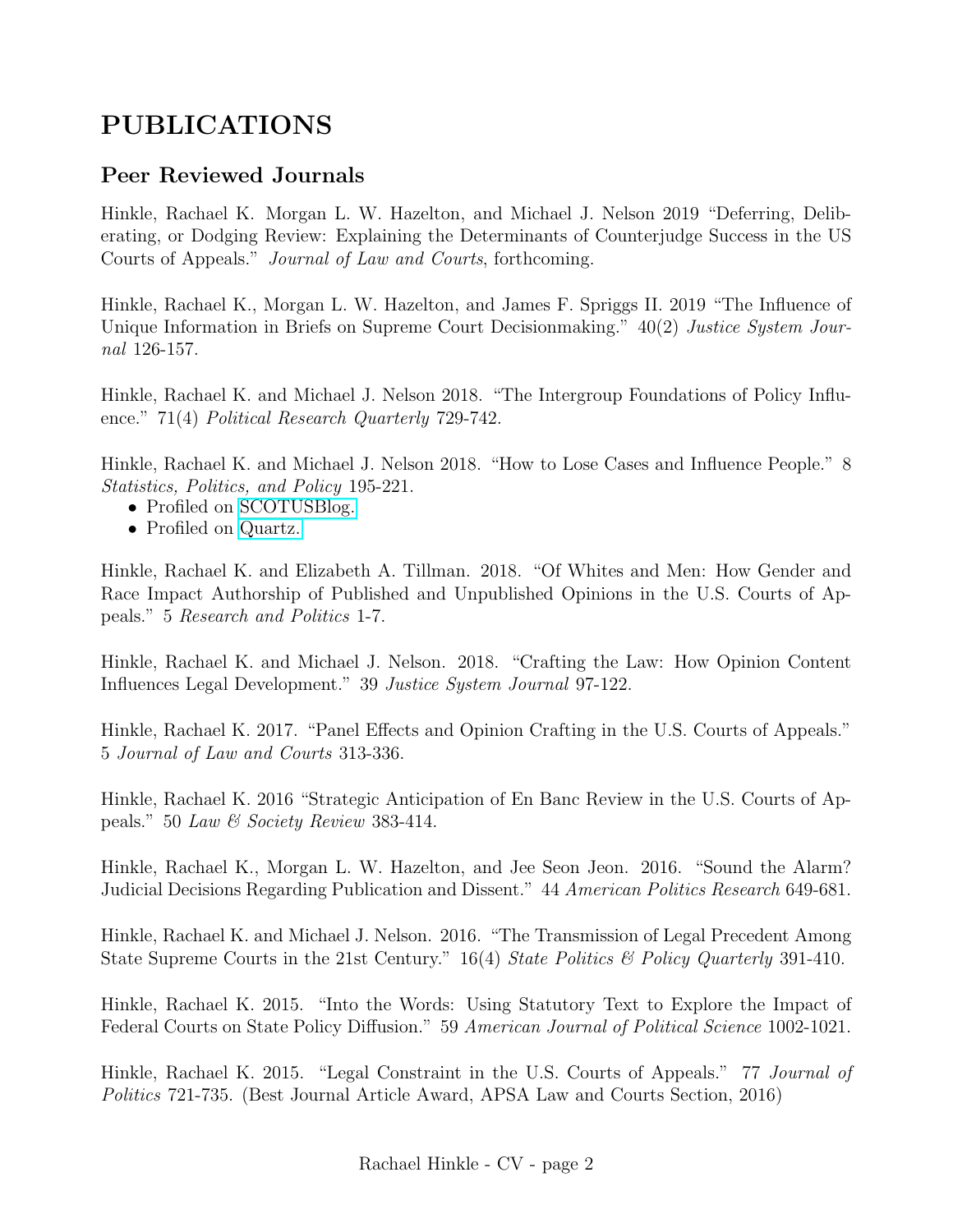Hinkle, Rachael K., Andrew D. Martin, Jonathan David Shaub, and Emerson H. Tiller. 2012. "A Positive Theory and Empirical Analysis of Strategic Word Choice in District Court Opinions." 10 Journal of Legal Analysis 407-444.

Hinkle, Rachael K., Morgan L. W. Hazelton, and Andrew D. Martin. 2010. "On Replication and the Study of the Louisiana Supreme Court." 10 Global Jurist 85-91.

#### Other Journals

Hinkle, Rachael K., Morgan L. W. Hazelton, and James F. Spriggs, II. 2017. "The Long and the Short of It: The Influence of Briefs on Outcomes in the Roberts Court." 54 Washington University Journal of Law & Policy 123-136.

Hinkle, Rachael K., Peter J. Wiedenbeck, and Andrew D. Martin. 2013. "Invisible Pension Investments." 32 Virginia Tax Review 591-702.

Hinkle, Rachael K. 2004. "Sex, Race and Sour Grapes: A Look at the Sixth Circuit's Summary Judgment Jurisprudence in Title VII Hostile Work Environment Claims," 30 Ohio Northern Univ. Law Review 85.

Hinkle, Rachael K. 2002. "INS v. St. Cyr," 28 Ohio Northern Univ. Law Review 815.

#### Blog Posts

Rachael K. Hinkle and Michael J. Nelson. March 13, 2018. "Trump Appoints Lots of White Men to be Federal Judges. Here's Why it Matters." The Monkey Cage. Available [here.](http://wapo.st/2GqW2eQ)

Rachael K. Hinkle, Morgan L.W. Hazelton, and Michael J. Nelson. May 26, 2017. "Getting to Know You – The Unifying Effects of Membership Stability." SCOTUSBlog. Available [here.](http://bit.ly/2vYdxRz)

Rachael K. Hinkle, Hazelton, Morgan L. W., and Jee Seon Jeon. July 6, 2016. "How One Circuit Court Judge Can Stop a Higher Court from Establishing a Legal Precedent." London School of Economics United States Politics and Policy Blog. Available [here.](http://blogs.lse.ac.uk/usappblog/2016/07/06/how-one-circuit-court-judge-can-stop-a-higher-court-from-establishing-a-legal-precedent/)

Rachael K. Hinkle. January 13, 2016. "How States Learn from the Success or Failure of other States' Laws in Federal Courts." London School of Economics United States Politics and Policy Blog. Available [here.](http://blogs.lse.ac.uk/usappblog/2016/01/13/how-states-learn-from-the-success-or-failure-of-other-states-laws-in-federal-courts/)

### WORK IN PROGRESS

#### Papers

Hinkle, Rachael K. Michael J. Nelson, and Morgan L. W. Hazelton, "How Interpersonal Contact Affects Appellate Review." (Revised manuscript re-submitted to the Journal of Politics)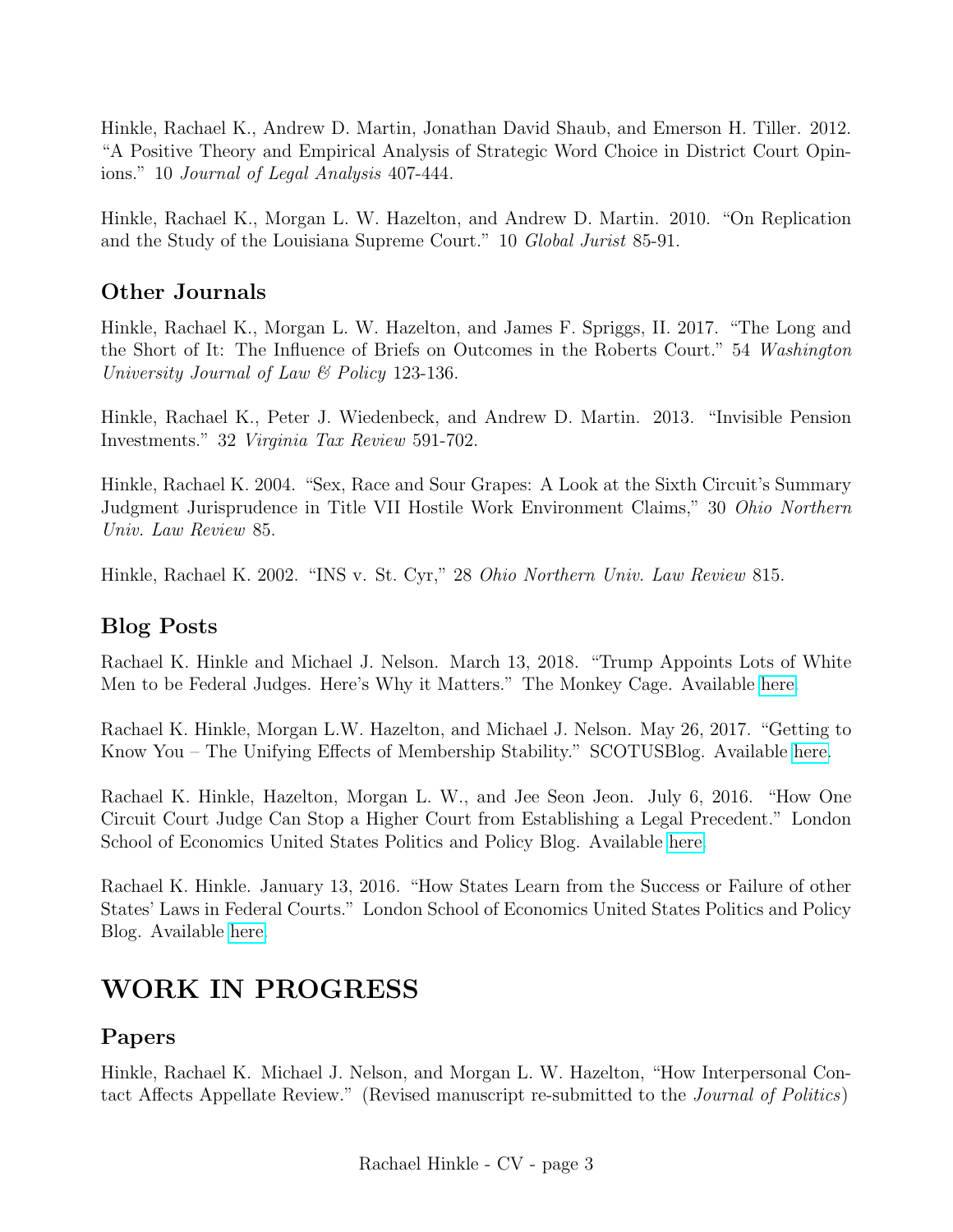Hinkle, Rachael K. Morgan L. W. Hazelton, and Michael J. Nelson, "The Elevator Effect: How Collegiality Impacts Dissent." (Best Conference Paper Award, APSA Law and Courts Section, 2018)

Hinkle, Rachael K. and Anthony Taboni, "Gatekeeping in Federal Courts: The Importance of Ideology and Issue Area."

Hinkle, Rachael K. "Rendering Justice Invisible as Well as Blind: The Role of Peer Effects in Publication Decisions in the U.S. Courts of Appeals."

Hinkle, Rachael K. Jonathan David Shaub, and Emerson Tiller, "The Relationship of Ideology and Linguistic Markers in Supreme Court Majority Opinions."

### Book Manuscript

Hinkle, Rachael K., Morgan L. W. Hazelton, Information, Interests, and Persuasion in the Supreme Court: The Causes and Consequences of Informational Value in Briefs.

### INVITED TALKS

"Deferring, Deliberating, or Dodging Review: Explaining the Determinants of Counterjudge Success in the US Courts of Appeals." University of Illinois, October 2017.

"The Relational Foundations of Judicial Impact." Binghamton University, October 2016.

"The Influence of Unique Information in Merit Briefs on Supreme Court Decision-making." St. Louis University School of Law, March 2016; Baldy Center for Law and Social Policy, University at Buffalo School of Law, March 2016; Northwestern University School of Law, September 2016.

"The Execution of Judicial Discourse: A Positive Theory and Empirical Analysis of Pragmatic Linguistic Operators in District Court Opinions." Northwestern University School of Law, Law and Political Economy Colloquium, February 2012.

### CONFERENCE PRESENTATIONS

Annual Meeting of the Southern Political Science Association: 2013, 2016-18, 2020.

Text Analysis in Law Conference, UC Berkeley: 2020.

Annual Meeting of the American Political Science Association: 2012, 2013, 2019.

Annual Meeting of the Midwest Political Science Association: 2007, 2010, 2012-2019.

Conference on Political Economy and Public Law, Princeton: 2019.

Conference on Text Analysis and Law, Northwestern University: 2019.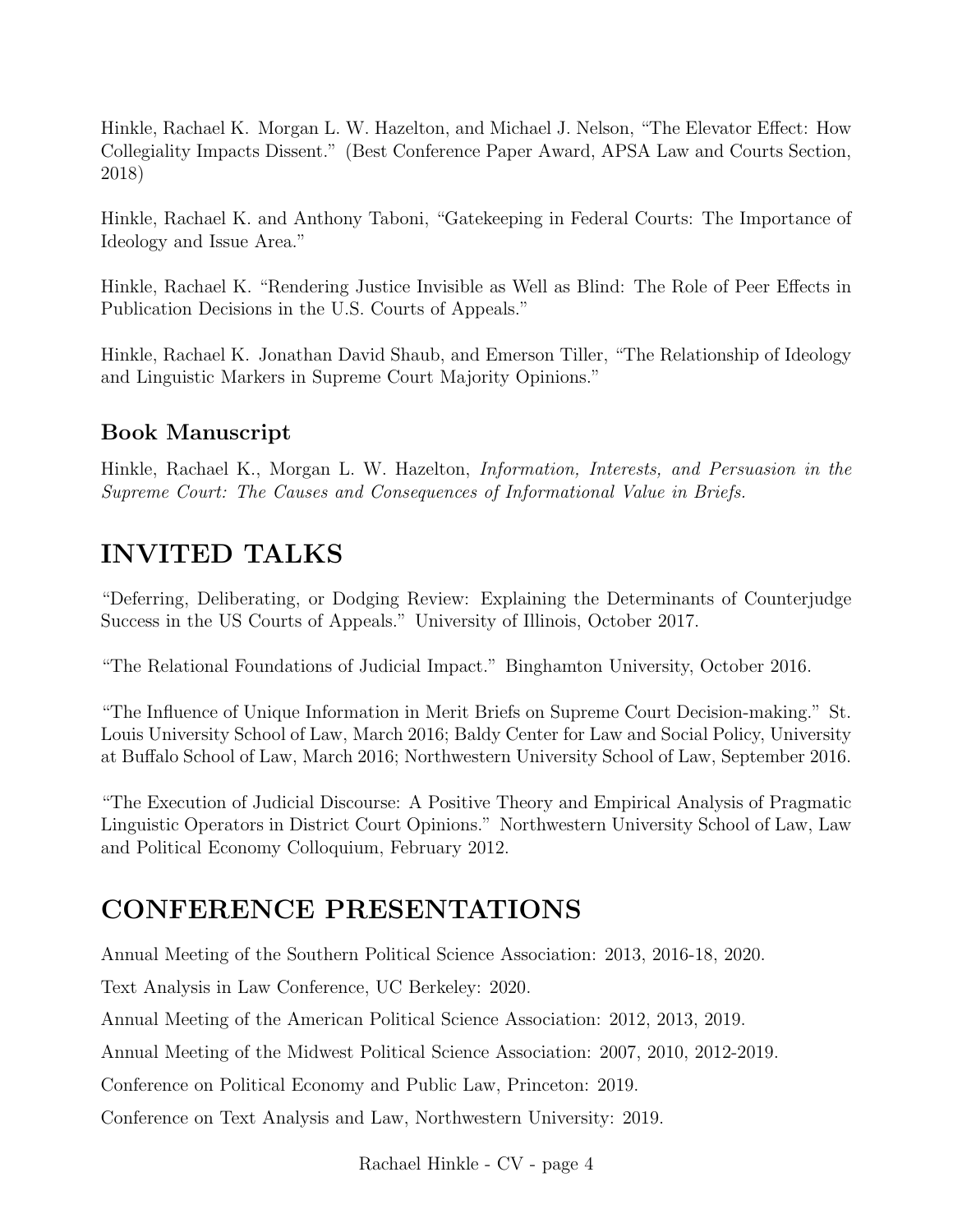Political Economy of the American Judiciary Conference, Northwestern University: 2016. Conference on Empirical Legal Studies: 2015, 2017.

New Frontiers in the Study of Policy Diffusion, University of Iowa: 2014.

Visions in Methodology Conference, Florida State University: 2013.

Summer Methods Meeting, University of North Carolina: 2012.

Conference on Judicial Collegiality: Positive Theories and Empirical Analyses, University of Southern California: 2011.

### AWARDS and HONORS

Best Conference Paper Award, APSA Law and Courts Section, 2018 Milton Plesur Excellence in Teaching Award, University at Buffalo, 2017-2018 Lisa Hertel Memorial Political Science Teaching Award, University at Buffalo, 2016-2017 GSA Award for Exceptional Dedication to the Department, 2016-2017 Best Journal Article Award, APSA Law and Courts Section, 2016 Edward S. Corwin Award (for the best doctoral dissertation in the field of public law), 2014 First Place, Women's Equity Action League Graduate Writing Contest, 2007

### CERTIFICATIONS

Member of the Bar, State of Illinois since 2004 (retired)

Member of the Bar, United States Sixth Circuit Court of Appeals since 2005

## SERVICE

Referee, American Political Science Review, American Journal of Political Science, Journal of Politics, American Politics Research, Journal of Law & Courts, Justice System Journal, Law & Social Inquiry, Law & Society Review, Laws, Policy Studies Journal, Political Research Quarterly, Public Opinion Quarterly, State Politics & Policy Quarterly, Conference on Empirical Legal Studies (2015), and National Science Foundation.

APSA Law and Courts section: Best Journal Article Award (committee member 2018)

APSA Law and Courts section: Best Journal Article Award (committee member 2017)

APSA Law and Courts section: Best Conference Paper Award (committee member 2016)

SPSA 2018 Annual Conference: Conference-Within-a-Conference co-organizer